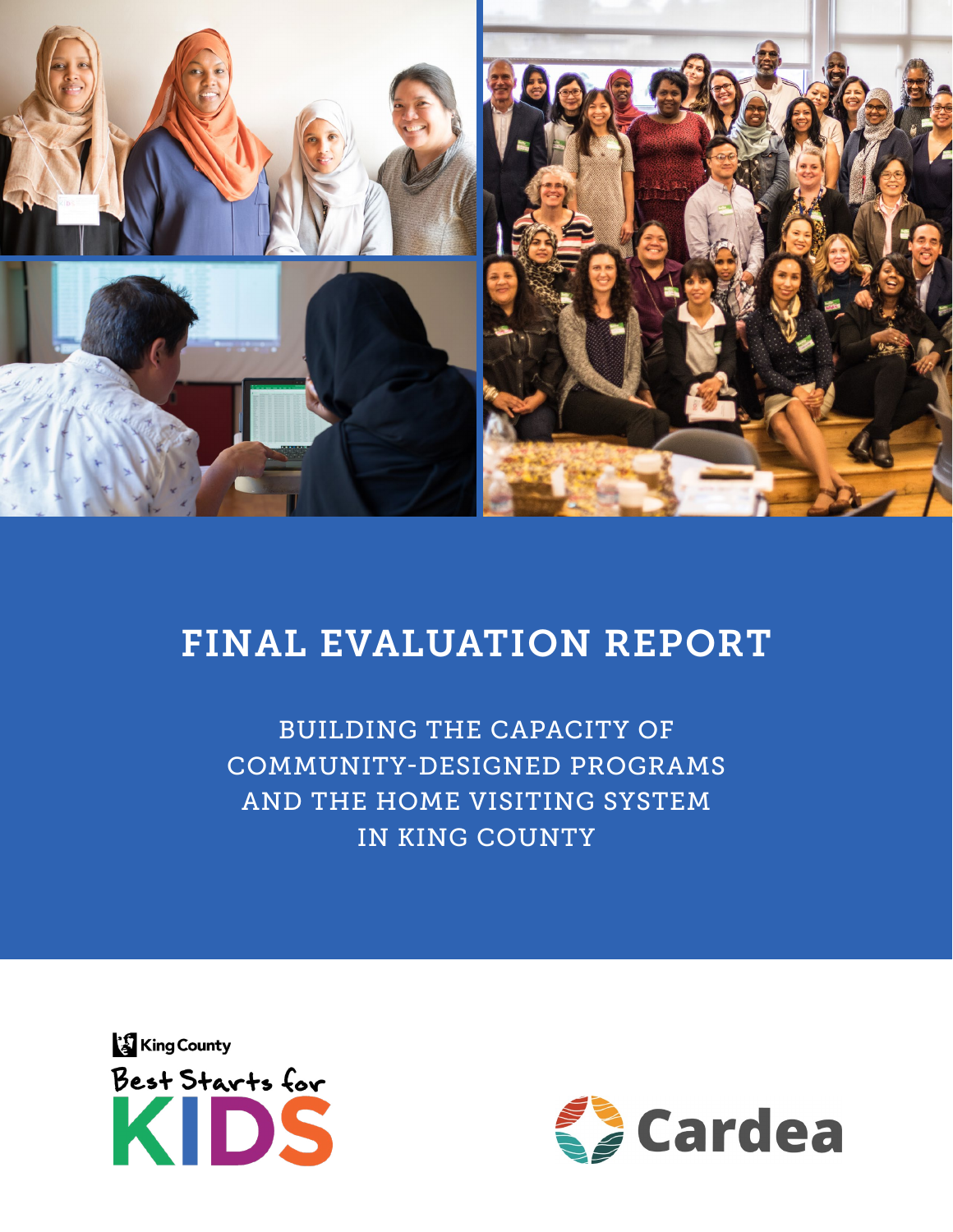# ACKNOWLEDGMENTS

This work is made possible by the Best Starts for Kids (Best Starts) levy. Best Starts builds on the strengths of communities and families so that babies are born healthy, children thrive and establish a strong foundation for life, and young people grow into happy, healthy adults. Best Starts is the most comprehensive investment in child development in the nation. King County's investments span from prenatal development through young adulthood, building strength and resilience in our communities along the way.

We extend our deepest gratitude to all who generously contributed their time, expertise, and perspectives to this evaluation.

# THANK YOU TO THE COMMUNITY-DESIGNED HOME-BASED SERVICES AND PARENT/CAREGIVER INFORMATION AND SUPPORT GRANTEES:

Atlantic Street Center Center for Human Services Communities of Rooted Brilliance (CRB) Divine Alternatives for Dads Services East African Community Services El Centro de La Raza Families of Color Seattle **HopeCentral** Iraqi Community Center Korean Community Service Center Open Arms Perinatal Services Open Doors for Multicultural Families Refugee Women's Alliance Somali Health Board St. Vincent de Paul of Seattle/King County United Indians of All Tribes Foundation Voices of Tomorrow West African Community Council

# THANK YOU TO CAPACITY-BUILDING SUPPORT PROVIDERS:

3E Integrity

Balahadia Consultation

DSK Culturally Responsive Educational Services, LLC

Rooted in Vibrant Communities (RVC)

The Capacity Collective

YWCA Seattle | King | Snohomish

# THANK YOU TO THE MEMBERS OF THE CORE LEADERSHIP GROUP (CLG).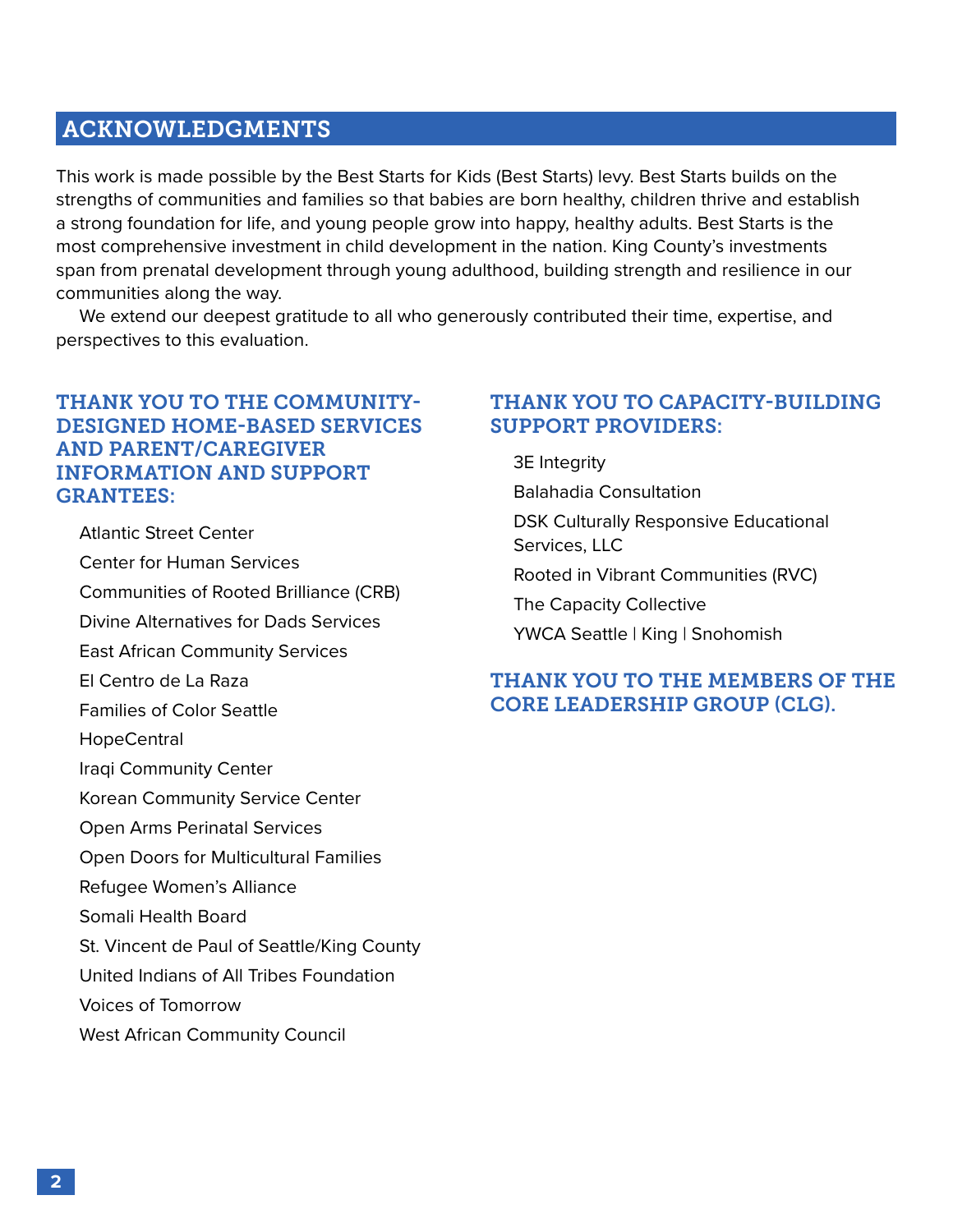# THANK YOU TO THE THOSE WHO SUPPORTED THE DEVELOPMENT OF PHASE 1 CAPACITY-BUILDING TOOLS:

Balahadia Consultation Bulle Consulting DSK Culturally Responsive Educational Services, LLC National Implementation Research Network (NIRN) University of Washington Northwest Center for Public Health Practice University of Washington School of Nursing

# THANK YOU TO THE BEST STARTS FOR KIDS AND KING COUNTY STAFF:

Lucy Dong Jessamyn Findlay Adrian Lopez Romero Melanie Maltry Anne McNair Hana Mohamed Mohit Nair Michelle Sarju Eva Wong

# REPORT AND EVALUATION CONTRIBUTORS:

Avanthi Jayasuriya Naome Jeanty Olivia Lutz Elizabeth Menstell Malvika Nair Wendy Nakatsukasa-Ono Erica Wei Woo Eric Wheeler Amanda Winters

All photos provided by Best Starts for Kids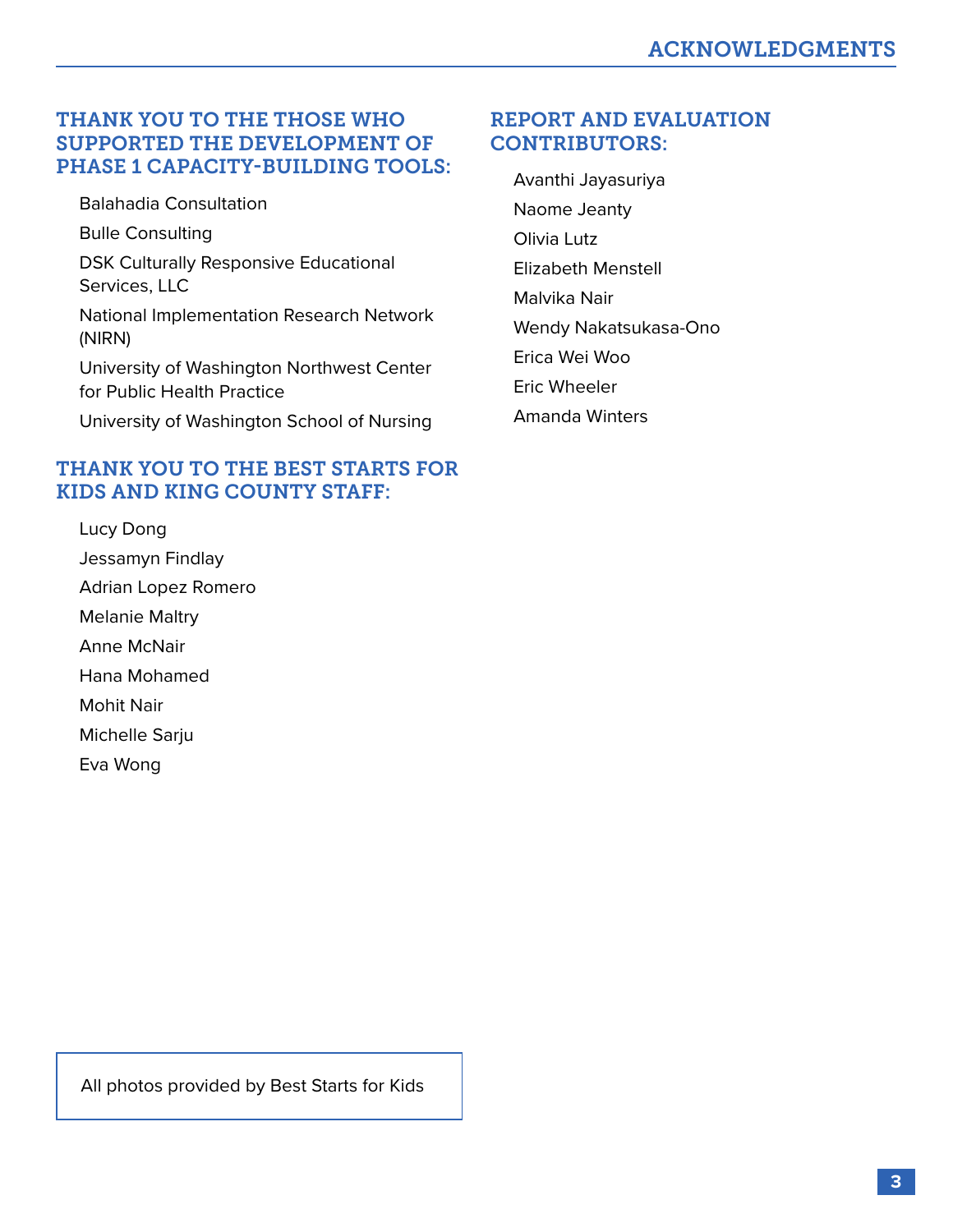# EXECUTIVE SUMMARY

In 2018, Best Starts for Kids (Best Starts) funded robust capacity-building support for partners who received awards to design programs in two prenatal-to-five strategy areas: home-based services and community-based parenting supports. Best Starts partnered with Cardea to conduct an evaluation to understand if Phase 2 of capacity building supported initial program implementation, enabled the scale up to full implementation, and helped to achieve positive shifts in organizational capacity.

Four capacity builders were selected through an application process to build capacity in the design, programmatic and organizational infrastructure, and environmental conditions that support successful and sustainable service delivery among grantee agencies. The capacity builders were tasked with tailoring individual, group, and systems supports that focused on:



#### **Capacity-building support was provided across two phases:**

#### **PHASE 1**

- Design, develop, and initially plan for implementation of program services
- Facilitate group-based and organization-based capacity-building activities
- Produce program practice profile, racial equity theory of change, implementation plans, and performance measurement plan

#### **PHASE 2**

- Increase capacity to collect and utilize data
- Increase organization and/or program capacity in human resources, strategic planning, and staff culture
- Amplify the voices and improve structural supports of communities of color by engaging families, providing service provider resources, and increasing access to culturally responsive trainings in primary language of provider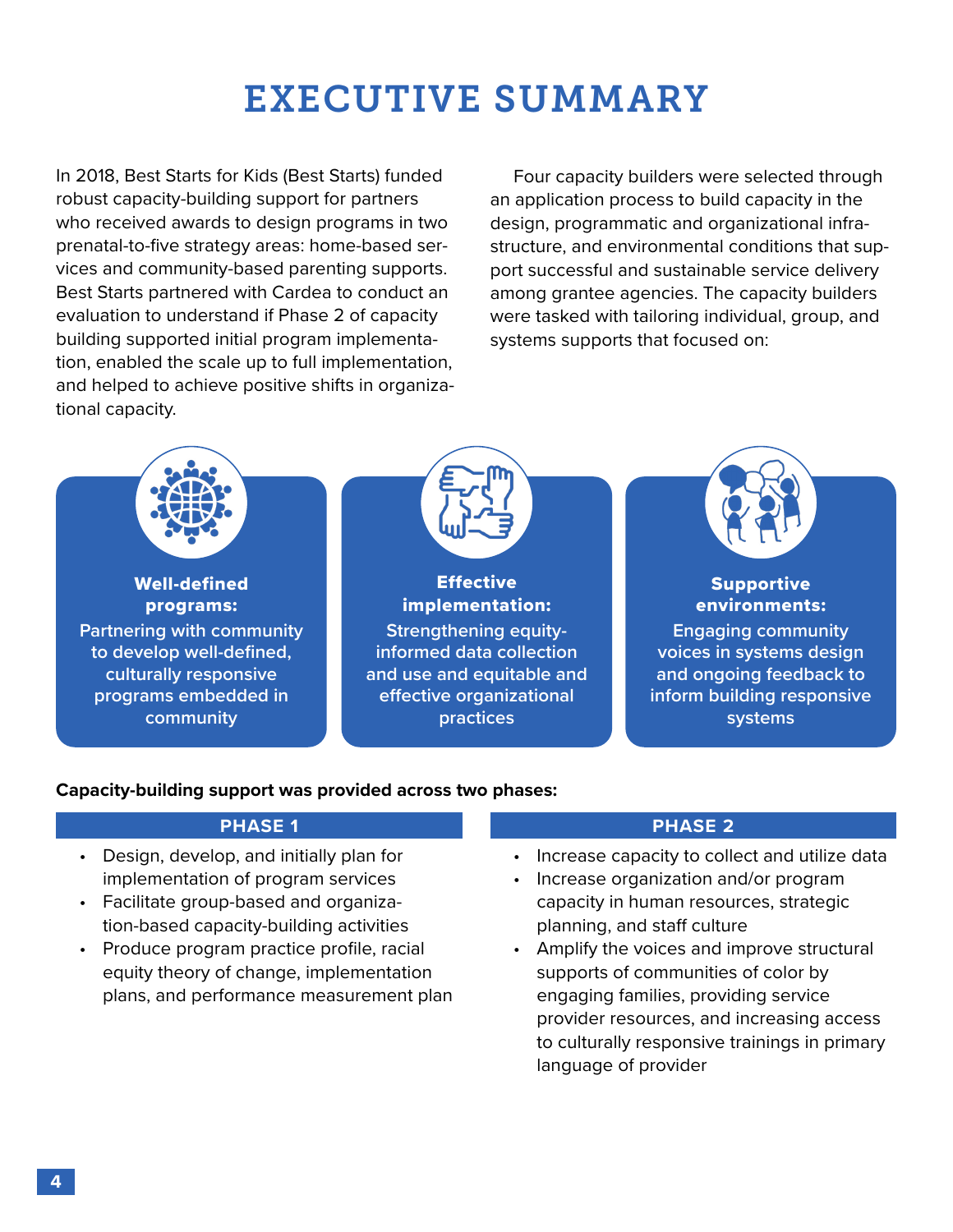# **EVALUATION OBJECTIVES**

The purpose of this evaluation is to:

### **Phase 1 Objective**

• Describe early changes in program implementation resulting from Phase 1 activities

### **Phase 2 Objectives**

- Understand how Phase 2 capacity builders assess and provide tailored supports to grantees from multiple perspectives
- Preliminarily describe increased capacity resulting from Phase 2 support

In partnership with Best Starts, capacity-builders and community-designed service providers, Cardea used a predominantly qualitative approach to meet the goals and objectives, and answer the evaluation questions.

*"[Capacity building support has] been*  amazing. I love that [Best Starts for Kids] has given us this opportunity, I think that *it's truly made a huge difference in our program* and how smoothly we run." **Home-Based Service Provider**

*"I think we all experience personal growth by dealing with the capacity builders just because…[they're] subject matter experts in their fields and you get help [and you] pick up some of the qualities they bring to the table and hopefully try to transmit it down across the organization."*  **Parent-Caregiver Information & Support Provider**

*"We sit at these tables as the voice of our community…saying "give us the resources prioritize us…when you prioritize us, everyone is lifted." When the person who is in the most harm is lifted, then everyone lifts…We sit at the tables… saying that practice or policy is going to harm us because it doesn't address racism in this way… we sit at the tables already having conversations about prioritizing the voice of the person who is the most oppressed and the person who receives the service as valuable voice."* **Core Leadership Group Member**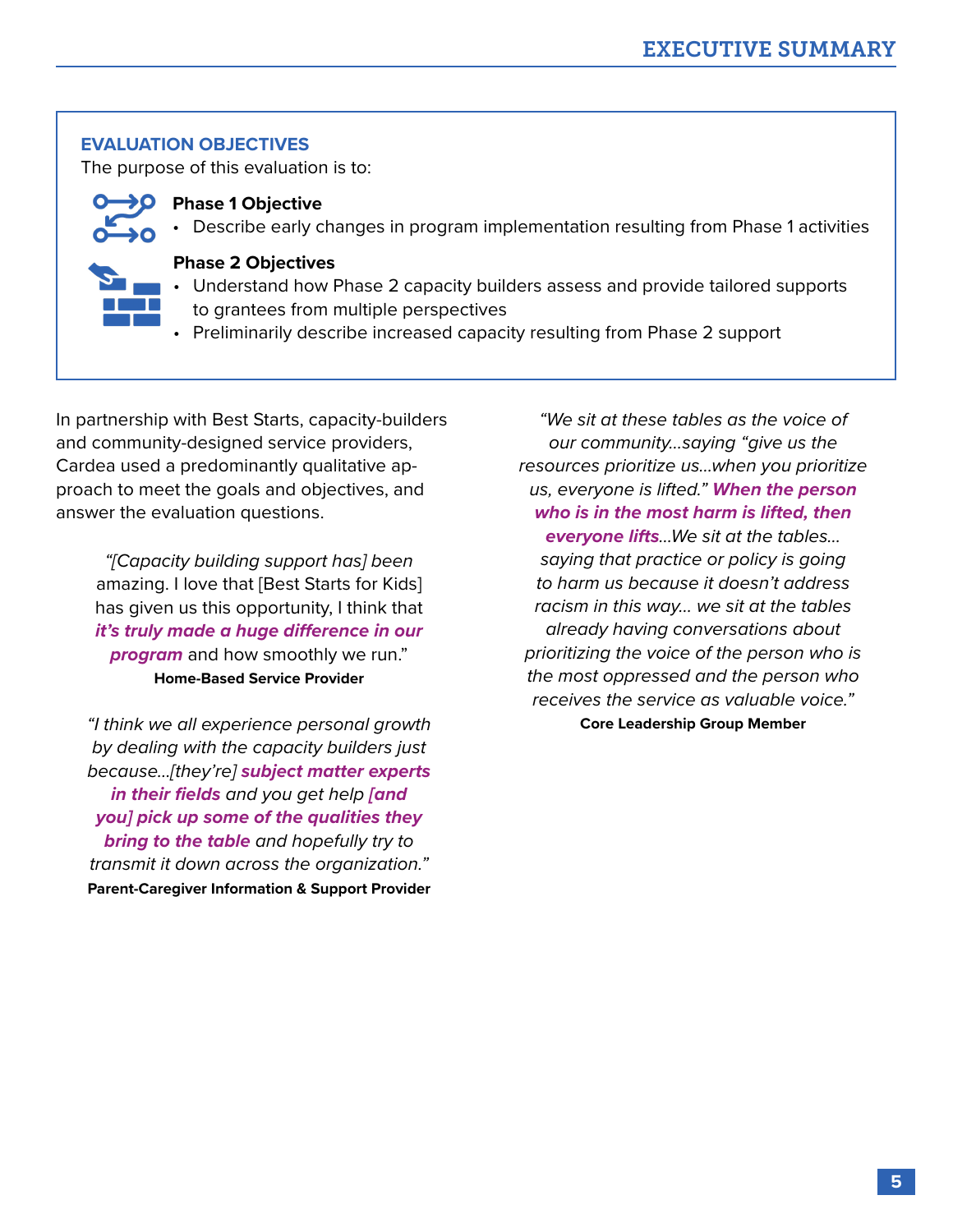# KEY FINDINGS

# CAPACITY BUILDERS SPENT DEDICATED TIME WITH SERVICE PROVIDERS, BUILT STRONG RELATIONSHIPS, AND SUPPORTED PERSONAL, PROGRAM, ORGANIZATIONAL, AND SYSTEM CHANGE



**Capacity building was seen as a valuable activity that many service providers would like to continue engaging in.**

• Many service providers shared that they have stronger teams and organizational systems to support their work because of



**Strong relationships between capacity builders and service providers facilitated impact. Time and funding for relationship building supports capacity building outcomes.**

systems to support their work because of **Fig. 1.1 Service providers said that investment of**<br>their engagement with capacity building<br>time and energy in building authentic said time and energy in building authentic, safe, friendly, and trusting relationships with capacity builders facilitated change and progress



**Capacity builders spent significant time preparing for and leading capacity building support. This dedicated time facilitated systems, organizational, program and personal change.**

• Capacity builders spent up to the equivalent of more than five work weeks building relationships, co-creating plans, and supporting individualized coaching and support for some individual participating programs

**Capacity building support created change for individual staff, programs, organizations, and systems.**

- Individual service provider staff gained confidence and felt valued because of capacity building
- Capacity building strengthened service providers' ability to support families through their programming
- Capacity building supported organizational transformation through strengthened internal relationships and internal data culture
- The Core Leadership Group, formed to affect change in the King County home visiting system, was successful in achieving many of their goals